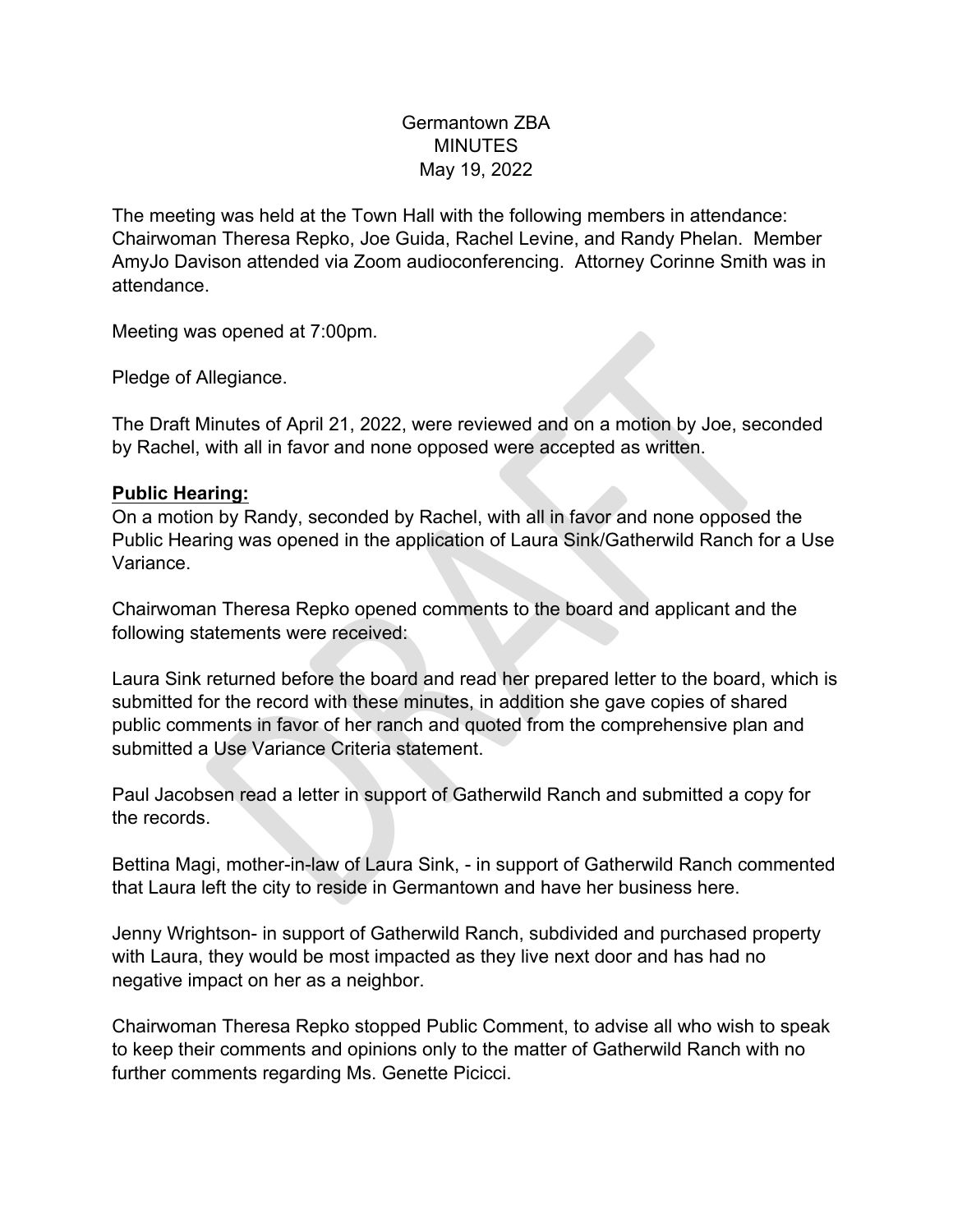Rachel Petach- in support of Gatherwild Ranch, stated she was a previous guest at the ranch, feels she would not have purchased her home here in Germantown without her visit to the ranch.

Pamela Wallace- in support of Gatherwild Ranch, stated she was on the Comprehensive Board, and this is exactly what she would want.

Genette Picicci- not in support of Gatherwild Ranch- read letter with information pertaining to NYS and submitted for the record.

Steve Reynolds-in support of Gatherwild Ranch- stated that some allowance should be made, and that impact vs. other things excluded by zoning this doesn't compare.

nolds-in support of Gatherwild Ranch- stated that some allowance shot<br>that impact vs. other things excluded by zoning this doesn't compare.<br>ck- in support of Gatherwild Ranch-stated he sought a Use Variance foc-<br>use, which Martin Lueck- in support of Gatherwild Ranch-stated he sought a Use Variance for Central House, which he operates, Zoning was not changed, and that the start of Short-Term Committee continues to do amazing things and that the ranch gives him the opportunity to offer lodging to others.

Patty Hinkein-in support of Gatherwild Ranch-stated it gives visitors a place to go, there have been changes in Germantown and that the ZBA should be "forward thinking".

Steve Reynolds- asked if there was a legal possibility of having interim variance or temporary option for operation of the ranch.

Claudia Kiehl- in support of Gatherwild Ranch- stated she is a resident with business in Germantown and thinks this is a good opportunity to have others experience nature.

Susan Marshall- in support of- stated that Gatherwild should not be taken away, she is a resident of NYC and during pandemic restrictions the ranch gave her the opportunity to leave her home and stay there, Paul and Laura are so welcoming and feels that this is a low impact use.

Member Joe asked Laura Sink an amount for her business investments, and she responded \$212,000.00 for decks, road and infrastructure and an \$80,000.00 loss.

Member AmyJo asked Paul to confirm zoned district, he responded that his studio is in the RR district and that the ranch is in the AR district.

Genette Picicci commented to the Board and audience that she feels many in attendance need to be reminded that they were opposed of another business trying to have permission to operate here in town as it did not meet the aesthetics of Germantown but want to allow permission for the application before the board tonight.